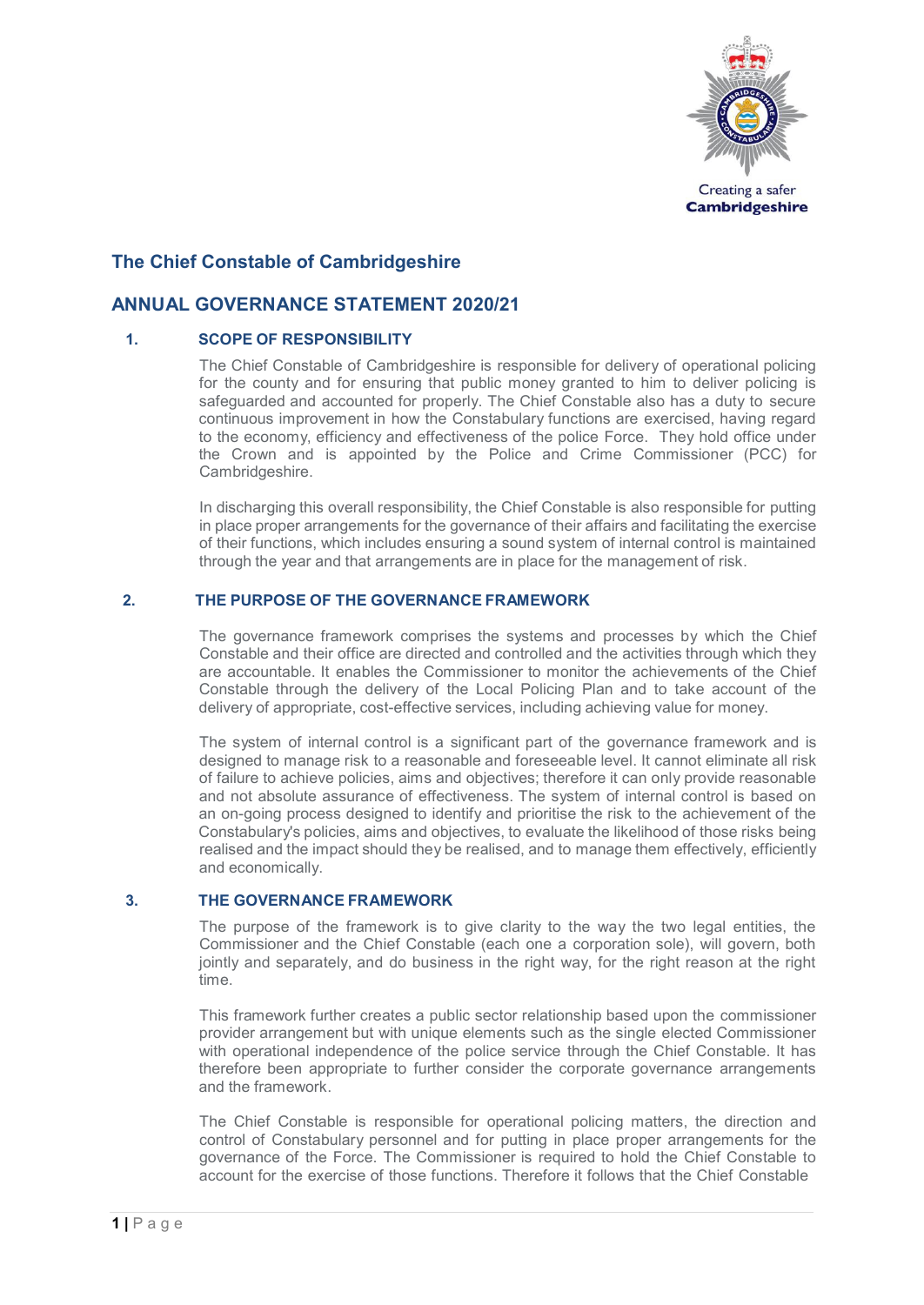must satisfy himself that the Force has appropriate mechanisms in place for the maintenance of good governance and that these operate in practice.

The pandemic has had significant impact upon the Constabulary and the operating procedures have been flexed during this time to manage demand. The meeting structure has been streamlined at various periods throughout this time to increase capacity and support resilience as we recognise the growing challenges associated with the management of COVID.

CIPFA published their "Delivering Good Governance in Local Government: Framework" followed by specific guidance notes for Policing Bodies. The key elements of the systems and processes which the Chief Constable has in place are aligned to the seven principles are set out below:

- Behaving with integrity, demonstrating strong commitment to ethical values, and respecting the rule of law;
- Ensuring openness and comprehensive stakeholder engagement;
- Defining outcomes in terms of sustainable economic, social and environmental benefits;
- Determining the interventions necessary to optimise the achievement of the intended outcomes;
- Developing the entity's capacity, including the capability of its leadership and the individuals within it;
- Managing risks and performance through robust internal control and strong public financial management;
- Implementing good practices in transparency, reporting and audit to deliver effective accountability.

# **3.1 Behaving with integrity, demonstrating strong commitment to ethical values, and respecting the rule of law**

The Constabulary has a collaborated Professional Standards Department (PSD) with Bedfordshire and Hertfordshire Constabularies. The teams cover:

- Anti-Corruption;
- Complaints, Conduct and Crime Investigation;
- Business Management; and,
- Vetting.
- Reporting Concerns (Whistleblowing) policy.

In addition, the PCC or members or Executive Team review all case files covering conduct, public complaints and discrimination on a monthly basis and will dip sample files that relate to topical issues to ensure that all are being dealt with in an acceptable way and that any lessons learnt are taken forward by the Constabulary. Any concerns that are identified by the PCC are raised with Chief Officers and / or Senior Leaders of the Professional Standards Department.

The PSD continue to deliver a range of briefings and communications to officers and staff to ensure that all officers and staff are aware of the required standards of professional behaviour and code of ethics including the department's responsibility of promoting prevention, identifying a clear pathway for investigations of fraudulent and/or corrupt activities, abuse of authority and unacceptable behaviour expected of the Constabulary's employees.

The Department has an Annual Control Strategy that has been designed to ensure the core principles of preventing and detecting unethical behaviour, dishonesty and corruption are the focus of the department's responsibility, this is reviewed and updated annually.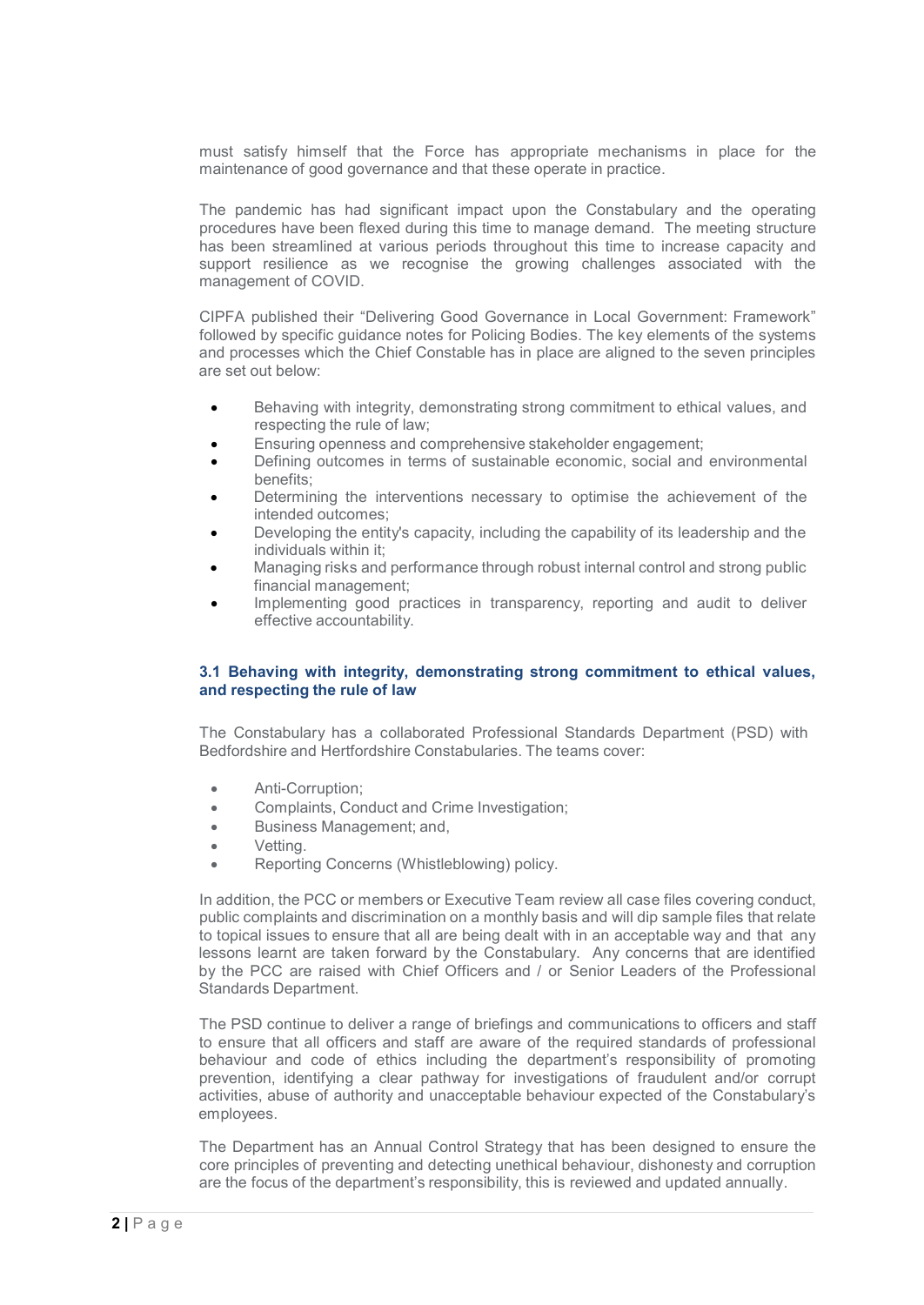The PSD includes a PSD Governance Board chaired by the designated Deputy Chief Constable (DCC) lead from Cambridgeshire Constabulary and is attended by DCC, Office of the PCC, senior HR and Finance representatives. The Independent Office for Police Conduct (IOPC) learning the lessons reports, together with a local learning the lessons reports are reviewed as part of the business of the PSD Governance Board.

The reforms of the complaints process in 2020 has created the ability for Constabularies to be able to deal with low level dissatisfaction immediately outside of the formal process, designed to give the public an immediate response and resolve their concerns to their satisfaction.

The Constabulary's website explains how a member of the public can make a complaint and how to make a complaint electronically, in writing or in person. All complaints are logged and tracked by the Complaints Resolution Team with schedule 3 complaints forwarded to the Professional Standards Dept. If the content of the complaint raised is suitable for a local line manager to deal with and give a reasonable and proportionate response to the complainant, then the local complaint process is engaged and followed.

Should the member of the public not be satisfied with the immediate response, they have the right to request that their complaint be formally recorded and progressed.

PSD investigates complaints made by members of the public that have been evaluated as sufficiently serious to warrant a formal investigation and the IOPC will continue to investigate the most serious complaints and sensitive incidents and allegations involving the police.

With the introduction of the new legislation, PCC's have been given the mandatory function of dealing with complaint reviews for certain complaints. The PCC's office will review the complaint at the request of the member of the public after the conclusion of their complaint, they will ascertain if the complaint has been dealt with properly and a reasonable and proportionate response has been given by the Constabulary or identify where there is learning that should<br>be considered by the Constabulary to improve the service for the public. <https://www.cambs.police.uk/report/Report-Shared/Report-a-complaint>

The Strategic and Tactical Ethics Equality and Inclusion Groups have the responsibility to:

- To promote the highest standards of conduct in line with the Code of Ethics, and provide governance and oversight, reinforcing the core Constabulary values of Fairness, Integrity, Diligence and Impartiality.
- To ensure that Cambridgeshire Constabulary acts in accordance with its statutory duties under the Equality Act 2010 to eliminate unlawful discrimination, advance equality of opportunity, and foster good relations.
- To contribute to the delivery of the priorities set out in the Cambridgeshire Constabulary Corporate Plan and the Police and Crime Plan, particularly regarding professional standards.
- To ensure that recruitment, retention and progression policies are in place, to create a workforce that is truly representative of the diverse communities we serve.

The Constabulary has introduced Ethics Panels. Two internal and two external panels with a broad representation from the workforce and public meet at intervals to discuss ethical dilemma's, most recently in December 2020 and March 2021. Outputs are reported through the Ethics, Equality and Inclusion Groups.

During 2020 the Constabulary commenced The Big Conversation – Cultural Reform in Cambridgeshire Constabulary, a phased programme reviewing attitudes and the culture in respect of ethics and diversity. Outputs in the form of change and embedding those changes will be realised during 2021.

There is also an Equality, Diversity & Inclusion Board within the collaborative governance structure with Bedfordshire Police and Hertfordshire Constabulary (BCH) with the responsibility for ensuring that all actions under the National Police Chiefs' Council (NPCC) Diversity, Equality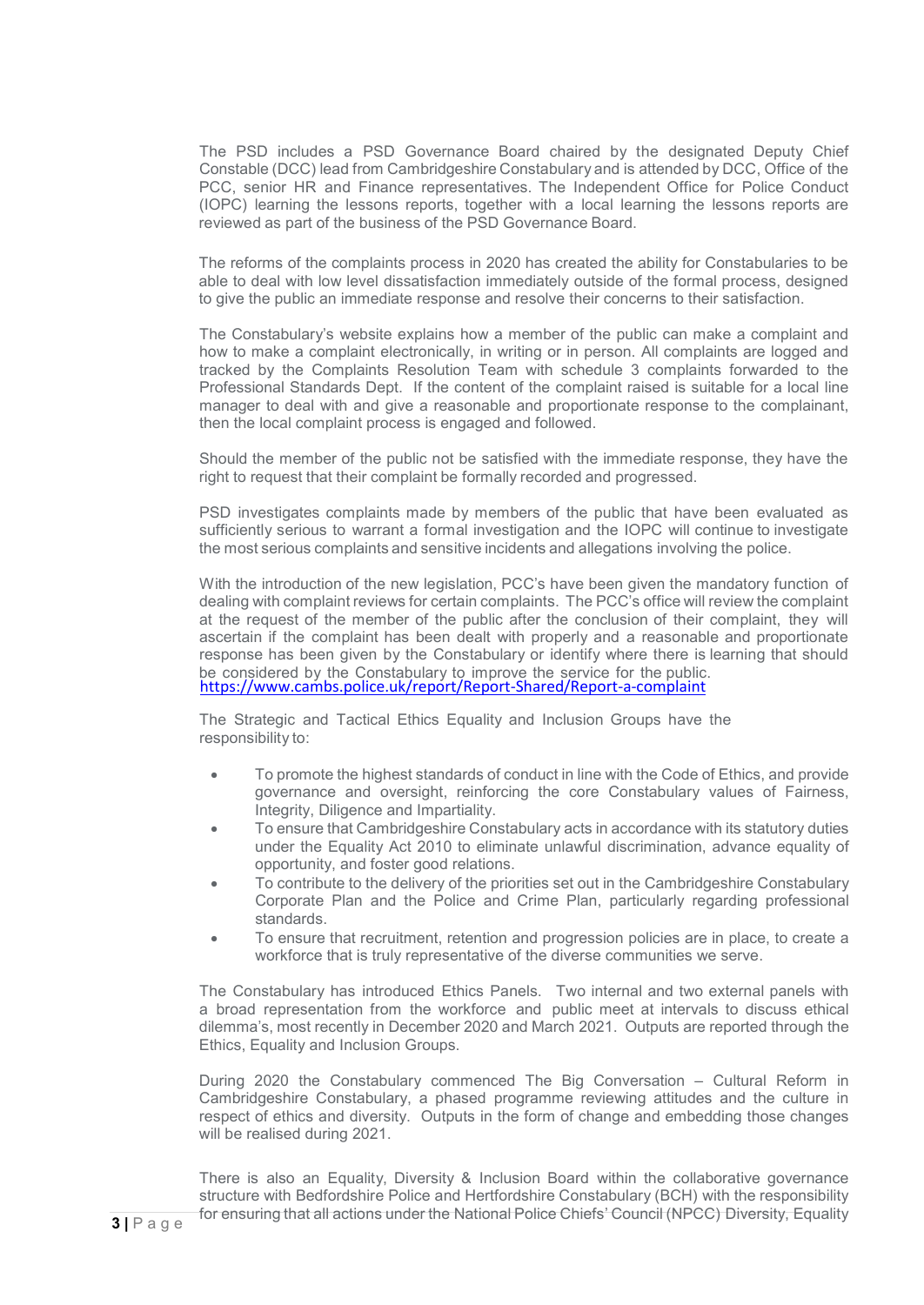and Inclusion Strategy are brought together across BCH and delivered. In addition, there is an Ethics, Equality and Inclusion meeting held within the Constabulary that links up to the Board.

A three Force Scheme of Corporate Governance and Financial Regulations is in place which was jointly agreed with Bedfordshire and Hertfordshire and last reviewed in May 2020.

The Constabulary has contracted externally for legal advice when this is required, assisted by internal administrators.

The Chief Constable has made a declaration of interests and this is published on the Commissioners website. [https://www.cambridgeshire-pcc.gov.uk/about-us/your-commissioner/disclosure-of-business-](https://www.cambridgeshire-pcc.gov.uk/about-us/your-commissioner/disclosure-of-business-interests/) [interests/](https://www.cambridgeshire-pcc.gov.uk/about-us/your-commissioner/disclosure-of-business-interests/)

Finally, in respect of this principle of governance the Constabulary refreshes its Corporate Plan annually, setting out the Force's mission, vision and values for the forthcoming year. The overarching vision is to 'Create a Safer Cambridgeshire' which is supported by the values adopted by the Force in the Corporate Plan. These values for the organisation, including all officers and staff are to work together to deliver an inclusive and professional policing service with:

- Fairness;
- Integrity:
- Diligence; and
- Impartiality.



### **3.2 Ensuring openness and comprehensive stakeholder engagement**

The aim of the Communications Strategy 2019-22 is to help build confidence and trust across the workforce, partners and the people who live and work in Cambridgeshire, by increasing the Constabulary's visibility and presence through a range of communications and engagement tactics. In line with the guidance from the College of Policing and the National Police Chiefs' Council, the Constabulary will ensure openness and integrity in our engagement with the media and our communities, listening, responding and reassuring with the information shared. The Engagement Plan demonstrates that we will use a range of tactical delivery plans across all Force business areas to ensure a regular, consistent and professional approach to engagement with the public and partners.

Staff Surveys are conducted every two years which Durham University lead on behalf of the Constabulary. A survey has taken place in 2020/21, with the findings due to be shared with the organisation in Chief Seminars. The outcomes are fed into organisational improvement and into the Force wellbeing groups.

The Constabulary are held to account by the OPCC and in particular through the Business Coordination Board (BCB). The Constabulary provides regular reports to the BCB in respect of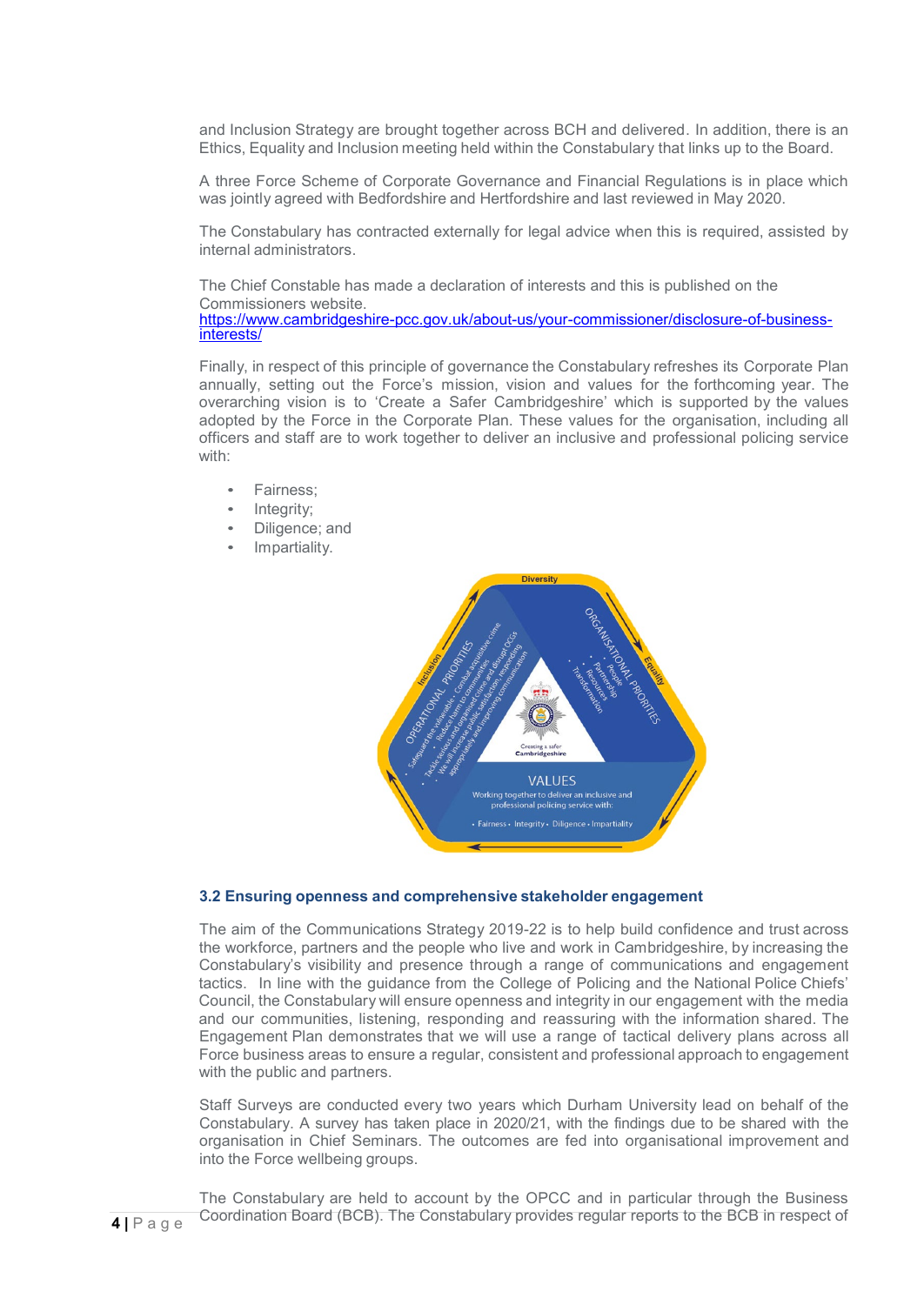operational performance, financial performance and planning, developments, plans and initiatives being delivered through our collaborated arrangements and key decisions that the Constabulary require from the PCC in respect of its operational requirements.

In addition, the Constabulary support the OPCC at the Police and Crime Panel as appropriate again in presenting the operational arrangements, performance and financial planning and budget setting for the Constabulary. Again, this is a public meeting and provides members of the Police and Crime Panel to ask both the PCC and Chief Constable questions directly.

## **3.3 Defining outcomes in terms of sustainable economic, social and environmental benefits**

The Strategic Threat and Risk Assessment (STRA) was first introduced in 2019. It is a yearon-year whole Constabulary process to inform chief officers of current and future year threats and risks that can be used to make decisions about operational matters and organisational structure. The STRA is used to understand the current, and future, services and demand for the Constabulary, mapped against the current resources, to determine future resource requirements which also supports the completion of the annual Force Management Statement (FMS). Lessons learnt each year have been used to further develop the STRA process as a key element in the annual planning process, most recently further development of the financial aspects of the assessments contributing to the annual refresh of the Medium Term Financial Plan (MTFP).



The Chief Constable has ultimate responsibility for his officers and staff in collaborated units and is ultimately vicariously liable for their actions. Officers and Staff are subject to the command structure for each unit for daily Shared Service delivery. Each Police and Crime Commissioner (PCC) retains their individual responsibility for the maintenance of efficient and effective policing in their county and each Chief Constable retains their operational independence. Each PCC retains responsibility for holding their Chief Constable to account for operational police services delivered through collaboration.

Collaborated units have been established in the work streams each led by one Force with a supporting structure to allow each CC and PCC to have oversight and fulfil their responsibilities.

This means that shared collaborated services are provided to the parties with shared resources being instructed through a single line management structure and those resources remaining under the legal direction and control of their respective Chief Constable. By sharing resources across three Forces, the collaboration is able to drive economies of scale and make best use of available resources across the partners.

A lead Force have been established for all three work streams:

**Joint Protective Services (Bedfordshire)**

• Armed Policing Unit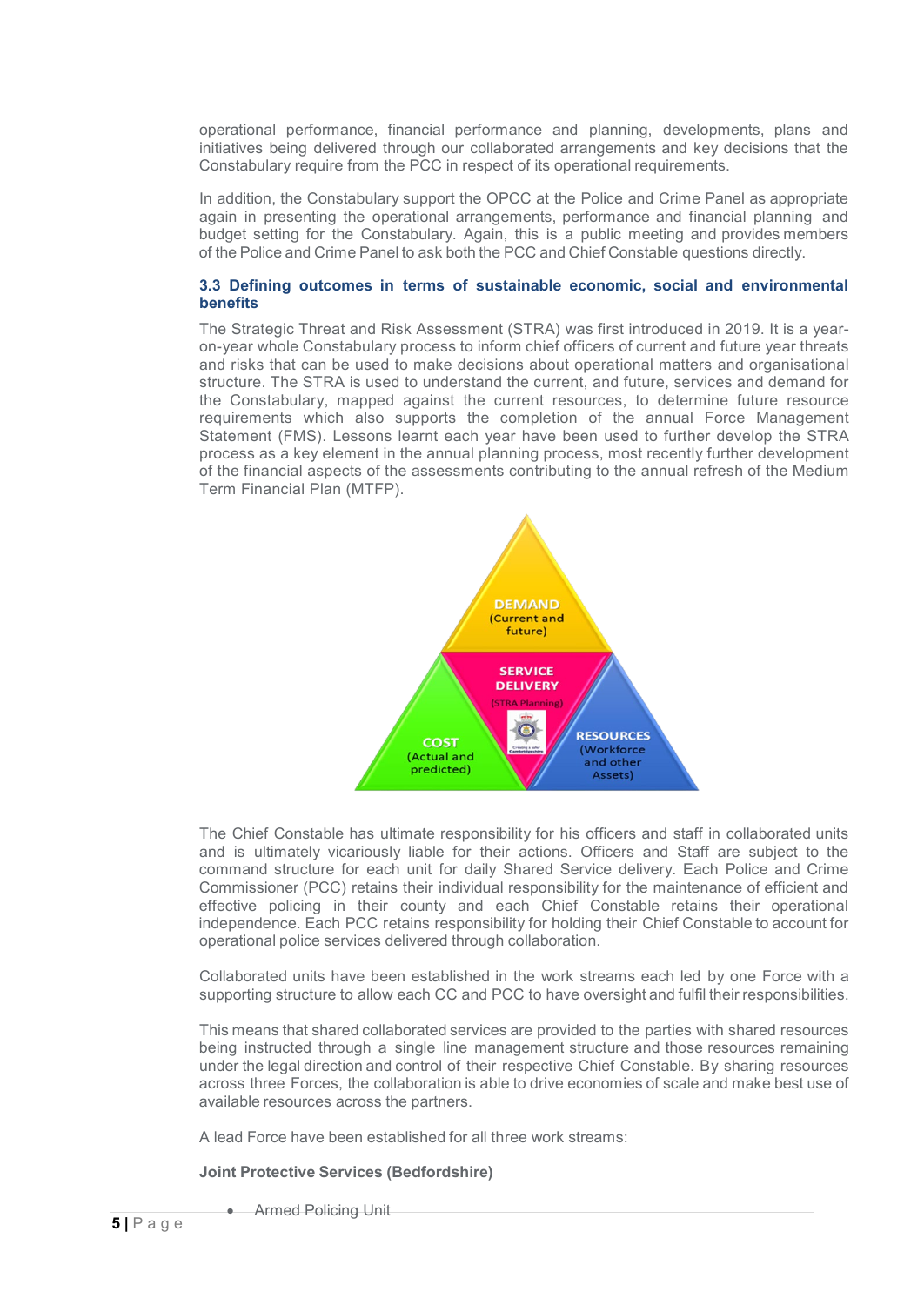- Civil Contingencies Unit
- Dog Unit
- **Major Crime Unit**
- CBRN (e) / Protect & Prepare
- Operational Planning Support Unit
- Roads Policing Unit
- Forensic Collision Investigation Unit
- **Scientific Services Unit**
- Taser Training.

# **Organisational support (Cambridgeshire)**

- Human Resources
- Learning and Development
- Information Management
- Professional Standards Department
- Uniform Stores
- **Payroll**
- **Communications**
- **BCH Communications:**

# **Operational Support (Hertfordshire)**

- Criminal Justice;
- Firearms and Explosive Licensing;
- ICT; and,
- Camera, Tickets and Collisions Unit.

In addition, collaboration across Bedfordshire, Cambridgeshire, Hertfordshire, Norfolk and Suffolk, Essex and Kent, known as 7Force, has established a programme to progress consideration of joint working. A collaborated Procurement service across the 7Forces has been established and went live in January 2020 with other projects in place and under development. The main projects that are being delivered across BCH by the BCH Delivery Management Office amongst a number of projects are included:

# **Vetting**

The 7Force Programme has delivered the single 'CoreVet' cloud-based solution to all Vetting departments, with a go-live in mid-February 2021. This includes the adoption of a shared set of webforms allowing the online submission of applications, a first nationally. Adopting the same cloud bases solution across the region has allowed for economies of scale in the procurement and allows vetting units across the region to see and where / when required and strategically agreed support each other in sharing demand in the future.

# **Forensics**

The 7Force Programme has worked with the Forensic Teams and identified a share specification for a single cloud base Forensic Case Management System to replace numerous out dated and unstable forensics systems. This is the first region nationally to come together and agree a shared way forward, the forces will not only benefit from economies of scale but also be able to independently and collectively better understand performance and costs both internal and external.

# **DAMS**

The 7F Programme are working to deliver a Digital Asset Management System (DAMS): an endto-end solution for the ingestion, storage, management and sharing of digital material. Such a solution will help mange risk associated with the management, movement and deletion of evidential data.

# **3.4 Determining the interventions necessary to optimise the achievement of the intended outcomes**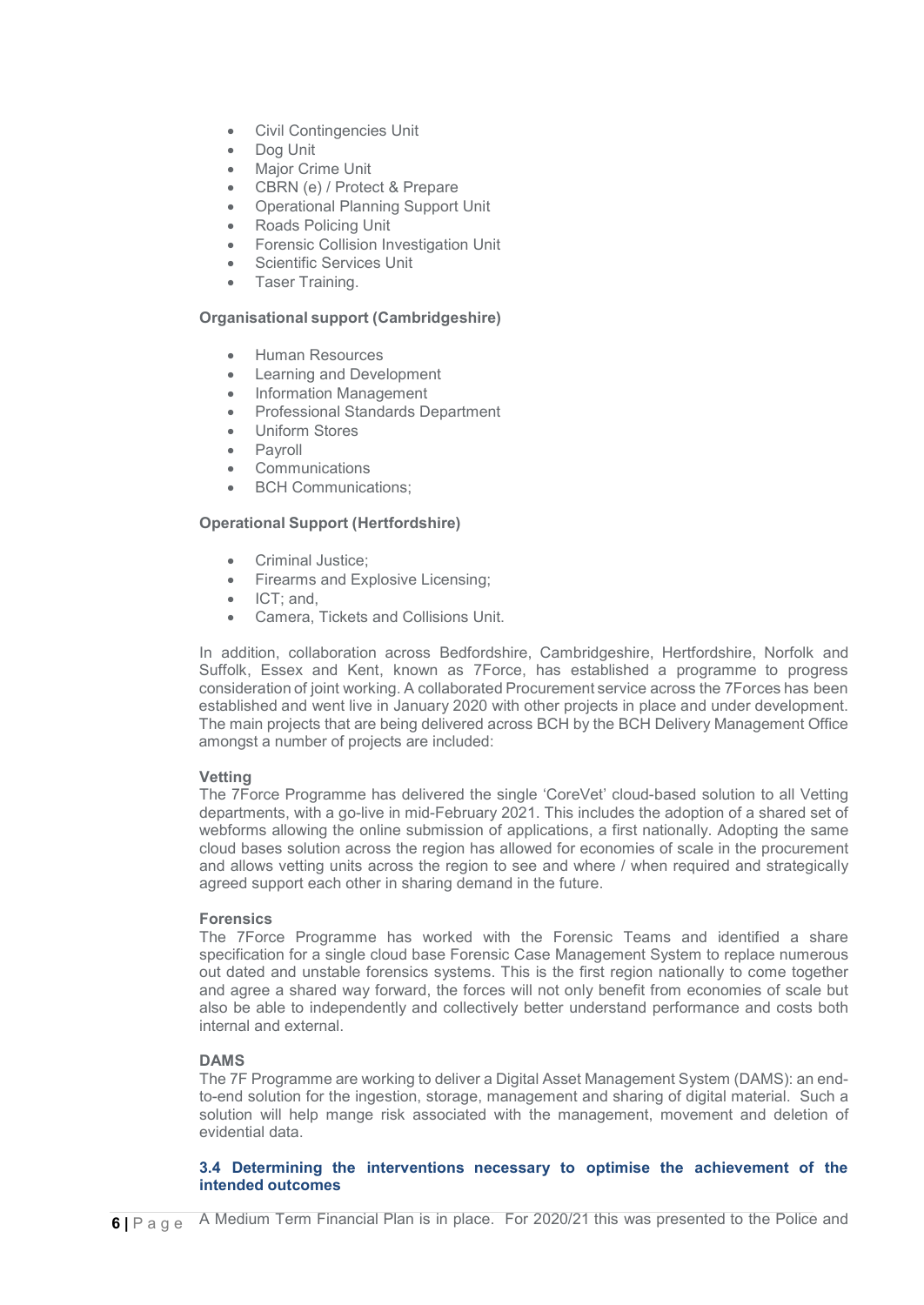Crime Panel in February 2021 when the Panel received the plan covering the period 2020/21 to 2023/24. The financial plan supports the achievement of the objectives within the Police and Crime Plan and the Constabulary Corporate Plan. <https://democracy.peterborough.gov.uk/ieListDocuments.aspx?CId=543&MId=4515&Ver=4>

The Corporate Plan sets out the Constabulary's priorities and success measures based on qualitative assessment supported by numerical indicators. The Constabulary monitors financial and operational performance through the governance structure with a clear distinction of responsibilities at operational and strategic levels through Force Performance Meetings and the Force Executive Board. There is onward reporting to the Commissioner's Business Coordination Board where the Commissioner hold the Constabulary to account for performance.

# **3.5 Developing the entity's capacity, including the capability of its leadership and the individuals within it**

Human Resources policies have been established by the Bedfordshire, Cambridgeshire and Hertfordshire collaborated HR department. This includes 'My Conversation' which is a performance review (PDR) process. Regular conversations take place between individuals and managers to ensure oversight of wellbeing, to guide and support in the achievement of work-based objectives and to support personal and professional development.

The Constabulary as a strategic aim is to 'actively support Police Officers and Staff of Cambridgeshire Constabulary throughout their career and ensure that a welfare and wellbeing focussed culture is embedded and becomes business as usual. This includes physical and mental health as well as the broader concept of wellbeing - which enables individuals to realise their potential, be resilient, and be able to make a productive contribution to the police workforce.

Four objectives have also been set:

- Development of an organisational health and wellbeing culture that embraces prevention, early intervention and support for individuals
- Improved awareness and reduced perceived stigma in respect of mental health.
- Developing emotional resilience for officers and staff to deal with increased demand and pressures of today's Policing environment
- Effective sharing of innovation and best practice.

The Constabulary has developed the Wellbeing Champions to reflect the best practice peer support model delivered by National Police Wellbeing Service. We currently have 27 Peer Supporters and Leads and this will officially launch in April to take over from the current Wellbeing Champion Model. The Wellbeing Champions have their own calendar of events and also worked with the Chaplaincy and Police Federation to finalise wellbeing rooms, two of which are at the largest Operational Police Stations.

There is a Force Wellbeing Working Group which monitors our wellbeing work against the strategy, chaired by the strategic lead and co-chaired by the tactical lead.

This wellbeing working group also has a separate and bespoke plan to ensure we are doing all we can to protect and support our workforce known as the 'One Page Plan'. We are now moving to use all our local surveys and operational insights to develop a bespoke tactical plan underpinned by the strategic objectives listed above, this is known as 'Let's Be Honest'. This will improve our measuring ability.

The Constabulary adapted quickly to the changes in working practice that COVID brought and appointed a Wellbeing Lead for the Constabulary who has implemented a number of measures, working with officers and staff to ensure the workforce are updated and engaged with any organisational learning is subsequently captured and shared with the Organisational Improvement **Centre**.

The Strategic Workforce Planning Board has the role to take a medium to long term overview of resource planning to ensure effective succession planning, and that the Force has the right skills and capabilities to meet future needs. The Board is a discussion and decision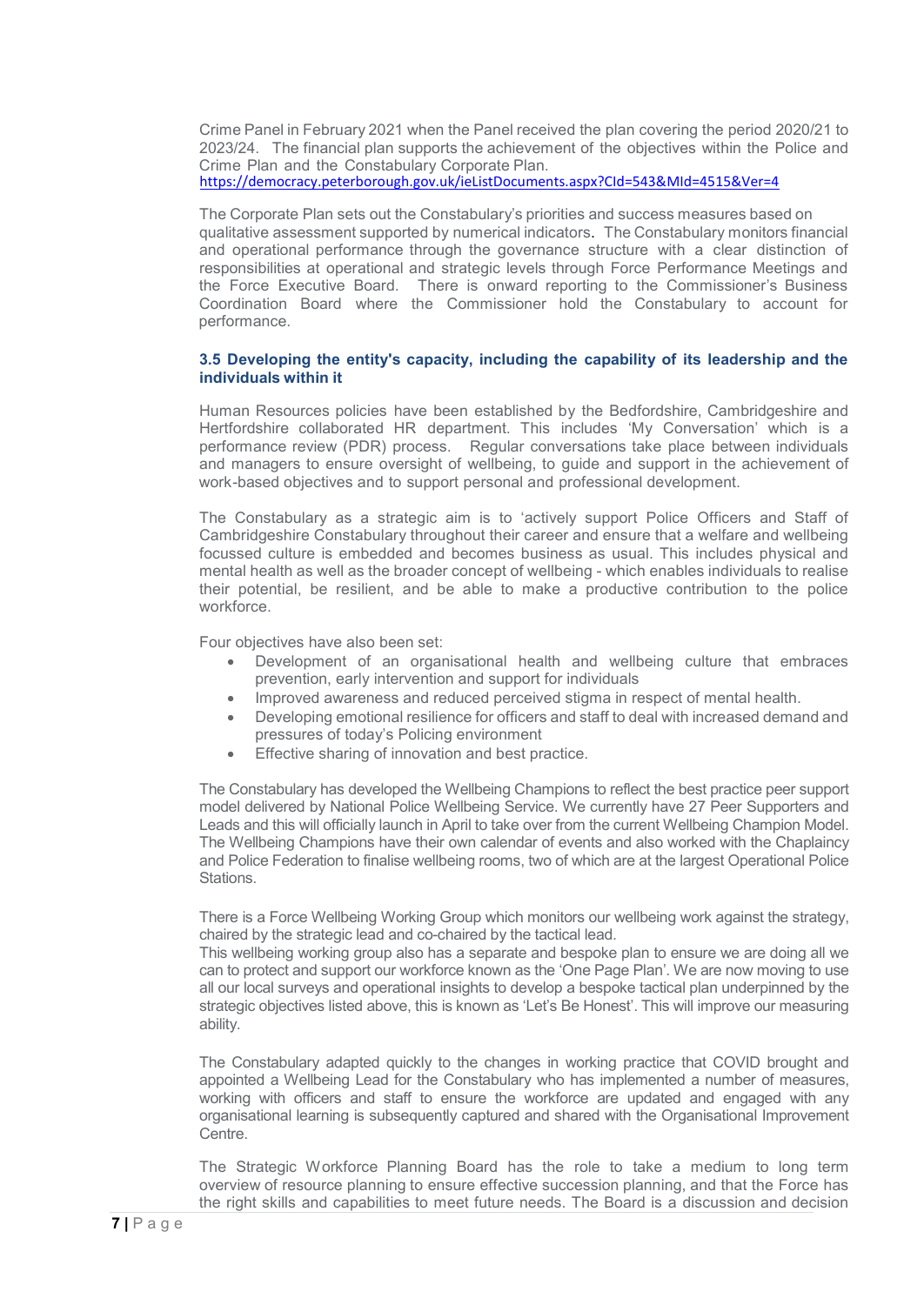forum, reporting to the Force Executive Board.

The Workforce Plan is agreed with the Constabulary and HR and training teams to ensure we have the right recruitment plan and training delivery plans in place to meet establishment numbers. This includes a focus on the achievement of National Police Uplift targets, which for 2020/21 was an increase of 41 Police Officers and this target has been met.

The Constabulary manages requirements for training and development via an annual Learning Needs Assessment which seeks to capture requirements and assess and allocates these on a priority/risk basis against a BCH external training budget and internal training resources. Throughout the year emerging learning needs are managed and prioritised by means of tactical and strategic Learning and Development governance boards.

The Constabulary seeks to encourage Continuous Professional Development for all officers and staff and this is supported by on line resources and targeted development programmes and the provision of training for supervisors. Practical support is in place for officers wishing to progress through national examinations and the Constabulary has also supported opportunities for a number of officers and staff to study for Masters qualifications. Under the auspices of the BCH Digital Learning Strategy work is underway to modernise training delivery using blended learning approaches so that abstractions can be reduced and resources maximised.

The Constabulary has a clear understanding of current and future demand and the resources required to meet that demand. This is obtained through the data collection and analysis processes that support the Force Management Statement (FMS) which included the impact of COVID, and the Strategic Treat and Risk Assessment (STRA) which informs financial and workforce planning.

# **3.6 Managing risks and performance through robust internal control and strong public financial management**

The Corporate Risk Register (CRR) is held on the 4Risk system with a review process monitored by the Risk and Change Officer, who reports to the Risk Review Board (RRB) chaired by the Deputy Chief Constable. The RRB reviews both Organisational Support and Cambridgeshire only risks and challenges risk owners on their actions and other mitigations to manage their risks. The RRB reports by exception through the governance structure with a copy of the CRR to the Joint Audit Committee.

The Constabulary has clear responsibilities within the governance structure for operational and strategic performance management.

The Force Operations Board, chaired by the Assistant Chief Constable, determines the operational approach adopted by the force. It will achieve this by reviewing NPCC advice, guidance and policies alongside relevant legislation and the approach taken in neighbouring forces, to enable the force to be proactive in its approach to achieving best practice.

The Force Performance Board, chaired by the Assistant Chief Constable maintains ownership, drives and supports of aspects of strategic operational policing performance. Its responsibilities include to scrutinise and outline key performance risk and issues and drive performance forward from information provided from the above meetings.

The Change Board, chaired by the Deputy Chief Constable will drive, support and maintain an overview of organisational change, ensuring the force is effectively identifying and responding to national, regional and local risks and opportunities, to ensure delivery of an efficient and effective service. Incorporating organisational learning and promoting presentations of innovation and ideas from across the organisation regardless of rank or role to ensure Cambridgeshire Constabulary cast the widest net to improve services to the public.

The Strategic Workforce Planning Board chaired by the Deputy Chief Constable, meets monthly and takes a medium to long term overview of resource planning to ensure effective succession planning, and that the force has the right skills and capabilities to meet future needs.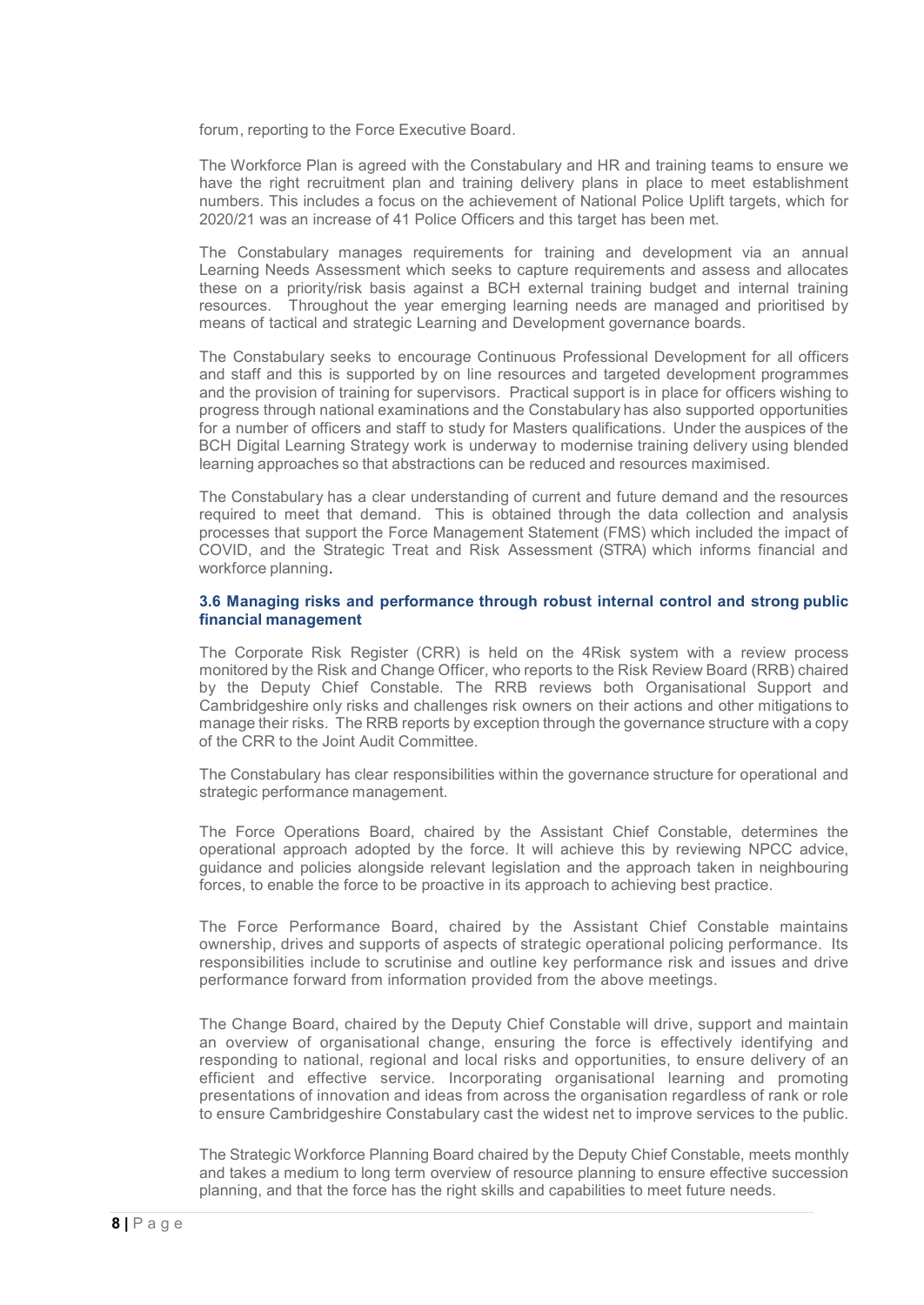The Constabulary holds numerous tactical business meetings to drive performance, scrutiny, accountability and improvement throughout the various workstreams. These currently include; the Operational Priority Review Meeting, Neighbourhood Policing Steering Group, Ethics, Diversity, Equality and inclusion tactical meeting and Children and Young Persons Steering Group.

Financial performance against the revenue and capital budgets has been monitored throughout the year with regular reports to the Force Executive Board and then on to the Business Continuity Board. As part of the 2020/21 budget setting process the Force introduced an additional Finance meeting involving the Senior Leadership Team members to introduce more focus and rigour on the delivery of savings proposals required to meet the budget.

During 2020/21 the Constabulary were part of CIPFA's Achieving Finance Excellence in Policing (AFEP) Programme and in April and May CIPFA conducted a Financial Management Capability Review (FMCR). The FMCR gathered data through an electronic survey, 1:1 interviews and from a review of key documentation. Using a benchmark of best practice in the public sector the review covered financial resilience and financial management of the Constabulary. In summary the key points around financial resilience were that the Constabulary's:

- Long term sustainability is dependent on addressing the continuing budget gaps with savings still to be identified;
- Dependency on central government grant was below average for UK police forces at 58% compared to an average of 65% making Cambridgeshire marginally less vulnerable to reductions in government funding;
- Precept funding had been increased in line with the maximum allowed; and
- Reserves are maintained at a healthy level with no plans to use reserves to close the budget gap over the Medium Term Financial Strategy.

In terms of financial management the Constabulary was rated three-stars on CIPFA's five-star rating system, which CIPFA state "represents a relatively good performance in comparison to the other forces we have assessed". Despite this relatively good performance the Constabulary has put in place a change programme for 2021/22 based on the improvement target identified in the FMCR with the intention of moving from a three-star to a four-star rated police force.

Other key internal controls are also in place which include the Force Finance Instructions and Contract Standing Orders, both of which set out clear levels of delegated responsibility to certain officers and level of staff.

# **3.7 Implementing good practices in transparency, reporting and audit to deliver effective accountability**

Information in relation to salaries, business interests, Force Management Statement, annual accounts and performance data is published on the website.

There is a Joint Audit Committee (JAC) that operates within the guidance issued by the Chartered Institute of Public Finance and Accountancy (CIPFA) and the Home Office Financial Management Code of Practice. The minutes and papers of the JAC are published on the Commissioners website.

[https://www.cambridgeshire-pcc.gov.uk/accessing-information/decision-making/joint](https://www.cambridgeshire-pcc.gov.uk/accessing-information/decision-making/joint-audit-committee/)[audit-committee/](https://www.cambridgeshire-pcc.gov.uk/accessing-information/decision-making/joint-audit-committee/)

The Business Coordination Board is a joint governance forum of the Police and Crime Commissioner for Cambridgeshire and the Chief Constable for Cambridgeshire Constabulary and their respective Officers. This meeting is one of the means whereby the Commissioner holds the Chief Constable to account for the performance of the Constabulary. Meetings scrutinise, support and challenge the overall performance of the Force including against the priorities agreed within the Plan.

[https://www.cambridgeshire-pcc.gov.uk/accessing-information/decision](https://www.cambridgeshire-pcc.gov.uk/accessing-information/decision-making/business-coordination-board/)[making/business-coordination-board/](https://www.cambridgeshire-pcc.gov.uk/accessing-information/decision-making/business-coordination-board/)

The Chief Constable and the Chief Finance Officer attend meetings of the Police and Crime Panel which are public meetings and are published.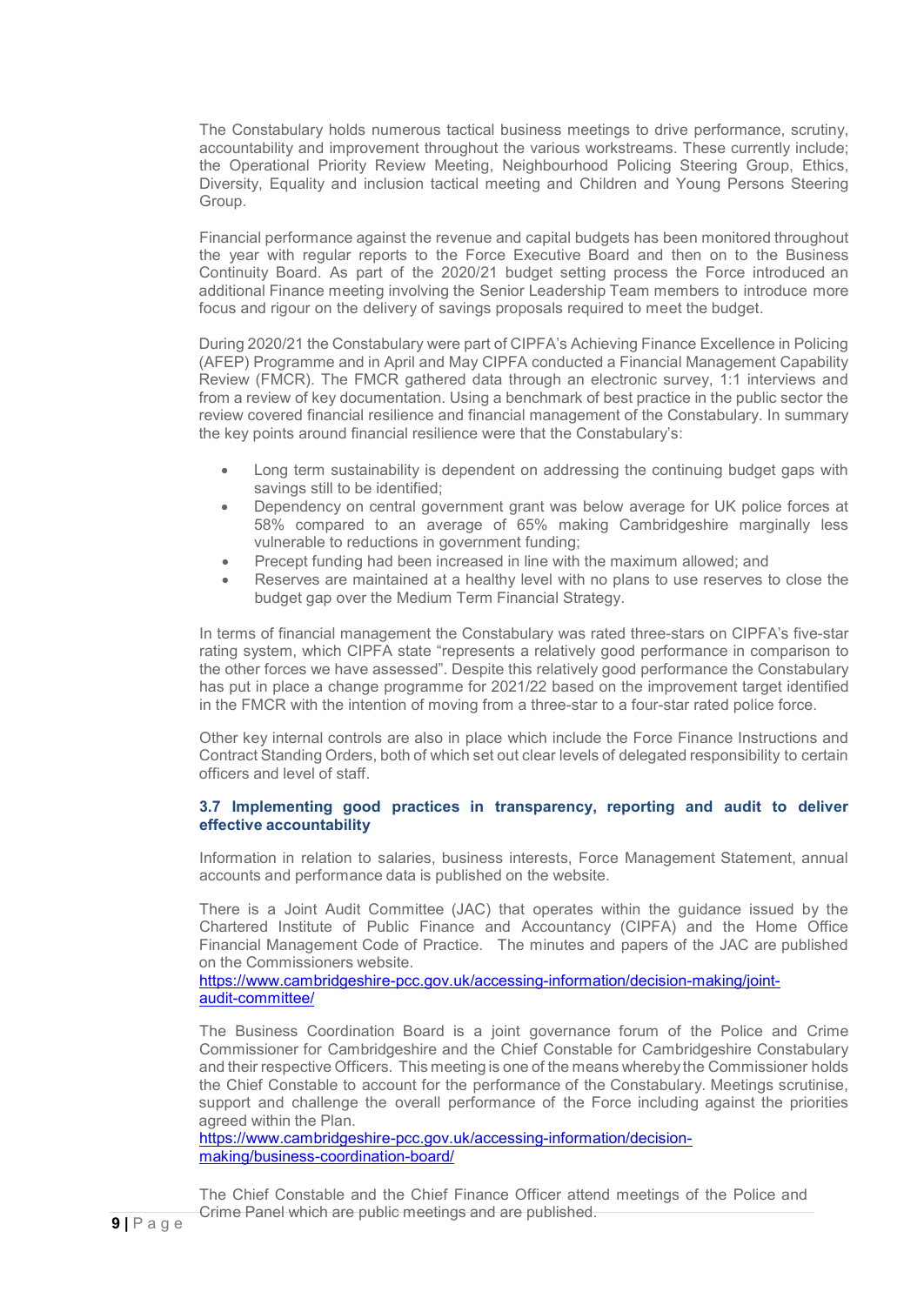## <https://democracy.peterborough.gov.uk/ieListMeetings.aspx?CId=543&Year=2012%5D>

The Constabulary cooperates with external inspection for example Her Majesty's Inspectorate of Constabulary and Fire & Rescue Services (HMICFRS) and has an externally contracted Internal Audit function.

The Constabulary has a publication scheme available on the website setting out what information will be published and how it would be available together with how to make freedom of information requests.

[https://www.cambs.police.uk/information-and-services/About-us/Transparency/Publication](https://www.cambs.police.uk/information-and-services/About-us/Transparency/Publication-scheme)[scheme](https://www.cambs.police.uk/information-and-services/About-us/Transparency/Publication-scheme)

#### **4. REVIEW OF EFFECTIVENESS**

The CC has the responsibility for conducting, at least annually, a review of the effectiveness of the governance framework for his office, including the system of internal control. In January 2021 a review was completed of the Corporate Framework first produced in 2019/20. The purpose of this document is to outline the structure and provide guidance on how the Constabulary makes decisions regarding its business to drive performance, seeking to ensure senior leaders utilise resources to deliver first class policing across Cambridgeshire. It presents a top down and bottom up approach outlining the structure of the Constabulary, showing the interdependencies of each meeting and the authority delegated within the Constabulary.

## **Organisational Improvement Centre (OIC)**

The OIC was established in 2020 with the mission to is to work with the Officers and Staff to:

- Set and monitor the Force strategic direction according to threat risk and harm;
- Utilise organisational learning;
- Better understand performance and demand;
- Make changes that are relevant and evidenced based so the service being provided is the best it can be.

In order to deliver this the department has four separate teams.

- The Strategic Analysis Team;
- The Governance and Organisational Learning Team;
- The Force Crime Registrar;
- The Change and Research Team.

## **Business Assurance Meeting (BAM)**

The Business Assurance Meeting (BAM) is chaired by the Head of the Organisational Improvement Centre and will drive, support and maintain accountability and delivery of the force key strategic areas for improvement, recommendations and action plans. The BAM will ensure progress is evidenced to demonstrate the delivery of an efficient and effective service.

## **The Joint Audit Committee (JAC)**

The JAC undertakes the core functions of an audit committee in accordance with the guidance set out in the CIPFA publication 'Audit Committees – Practical Guidance for Local Authorities and Police'.

The Joint Audit Committee plays a pivotal role in the system of internal control through its oversight of audit arrangements. The Committee approves the external audit plan and receives the annual audit letter from the external auditor. The Committee also considers the annual internal audit plan, receives regular internal audit reports and monitors management performance against agreed action plans to address any areas for improvement identified. In addition, the Committee oversees progress on Risk Management and related issues. [https://www.cambridgeshire-pcc.gov.uk/accessing-information/decision-making/joint-audit](https://www.cambridgeshire-pcc.gov.uk/accessing-information/decision-making/joint-audit-committee/)[committee/](https://www.cambridgeshire-pcc.gov.uk/accessing-information/decision-making/joint-audit-committee/)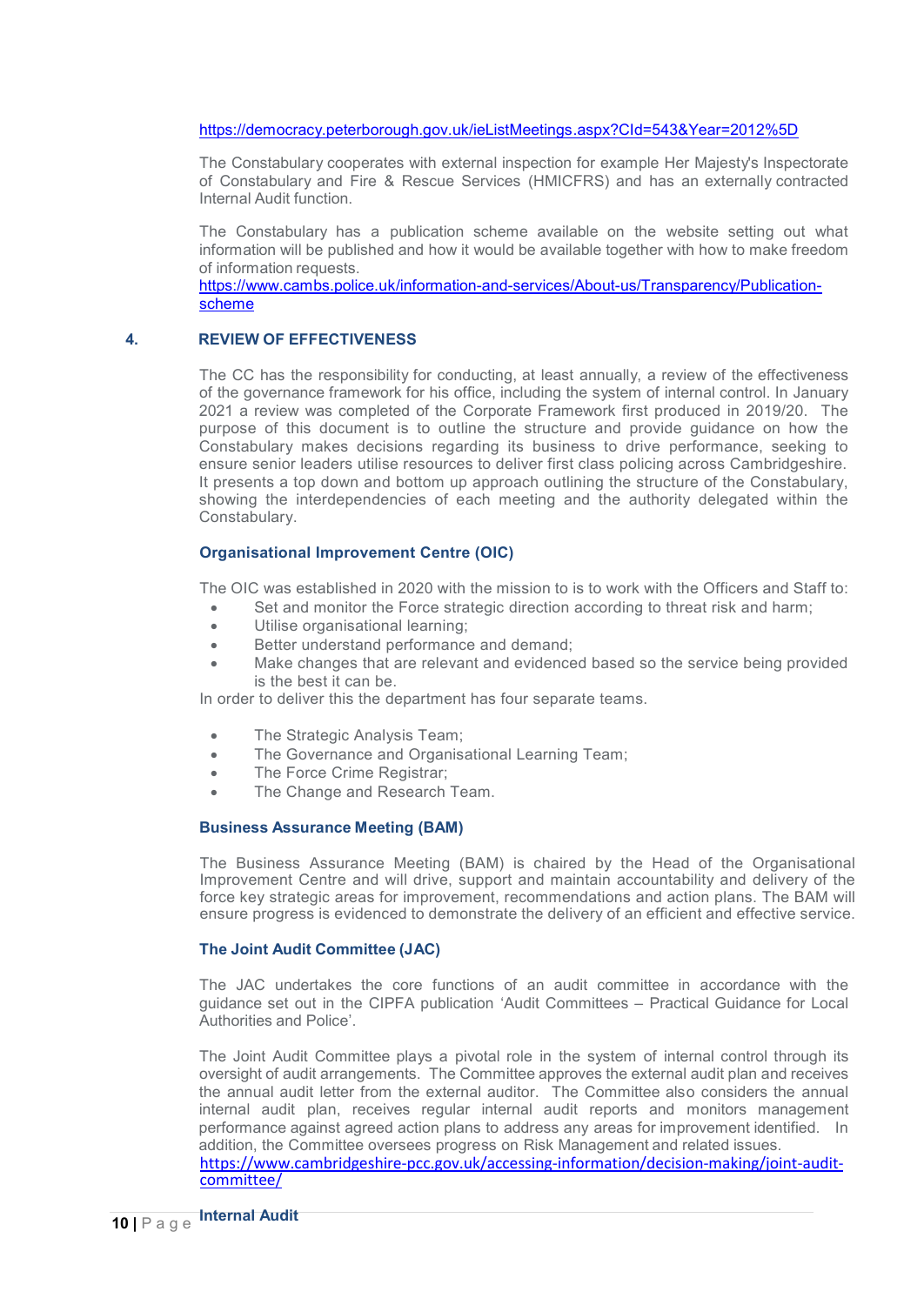Internal audit provided an independent opinion on the adequacy and effectiveness of the system of internal control, stating that the organisation has an adequate and effective framework for risk management, governance and internal control. However, their work identified further enhancements to the framework of risk management, governance and internal control to ensure it remains adequate and effective.

Internal audit issued three reasonable assurance and three substantial assurance reports for the OPCC and the Constabulary during the year.

Internal Audit also undertook audits in relation to collaborated activity and issued one report with substantial assurance (BCH Health and Safety), one report with reasonable assurance (Procurement – 7Force) and three BCH advisory reports. In addition, a follow up audit on BCH Procurement was undertaken and poor progress was identified.

Internal audit also performs an annual follow up of agreed management actions, and the Constabulary also track the completion of management actions.

Internal Audit has co-ordinated the first draft of this Annual Governance Statement, with assistance from senior officers and staff in the OPCC and Constabulary.

#### **External Audit**

The external auditors issued the following reports during the year:

- Opinion on financial statements;
- Annual audit letter.

The key matters reported were that Cambridgeshire Constabulary had an unqualified opinion on their statement of accounts and an unqualified opinion value for money opinion.

### **HMICFRS**

Her Majesty's Inspectorate of Constabularies and Fire & Rescue Service (HMICFRS) are commissioned by the Home Secretary to undertake inspections of police forces and fire and rescue services.

PEEL (Police effectiveness, efficiency and legitimacy) is HMICFRS's annual assessment of police forces in England and Wales. Forces are assessed on their effectiveness, efficiency and legitimacy. Until 2018/19 each area been inspected separately each year. HMICFRS has now adopted an integrated approach to inspections. Integrated PEEL Assessment (IPA) combines into a single inspection of the effectiveness, efficiency and legitimacy areas of PEEL. However due to COVID inspections were suspended for 2020.

#### **5. SIGNIFICANT GOVERNANCE ISSUES**

# **A summary of how the significant issues identified in the 2020/21 Annual Governance Statement have been managed**

As stated in 2019/20 Current position **Health and Safety** Internal Audit issued a no assurance report up of outstanding actions was performed following their review, although a follow up of the actions agreed in that report was performed in February 2020 which showed good progress towards implementation. This area will be subject to another audit in 2020/21 to ensure actions have been embedded within processes.

#### **Procurement**

Internal Audit issued a partial assurance

A further audit of Health and Safety and follow which confirmed that all actions had been completed

Issues identified in 2019/20 have been carried forward into 2020/21 and noted below.